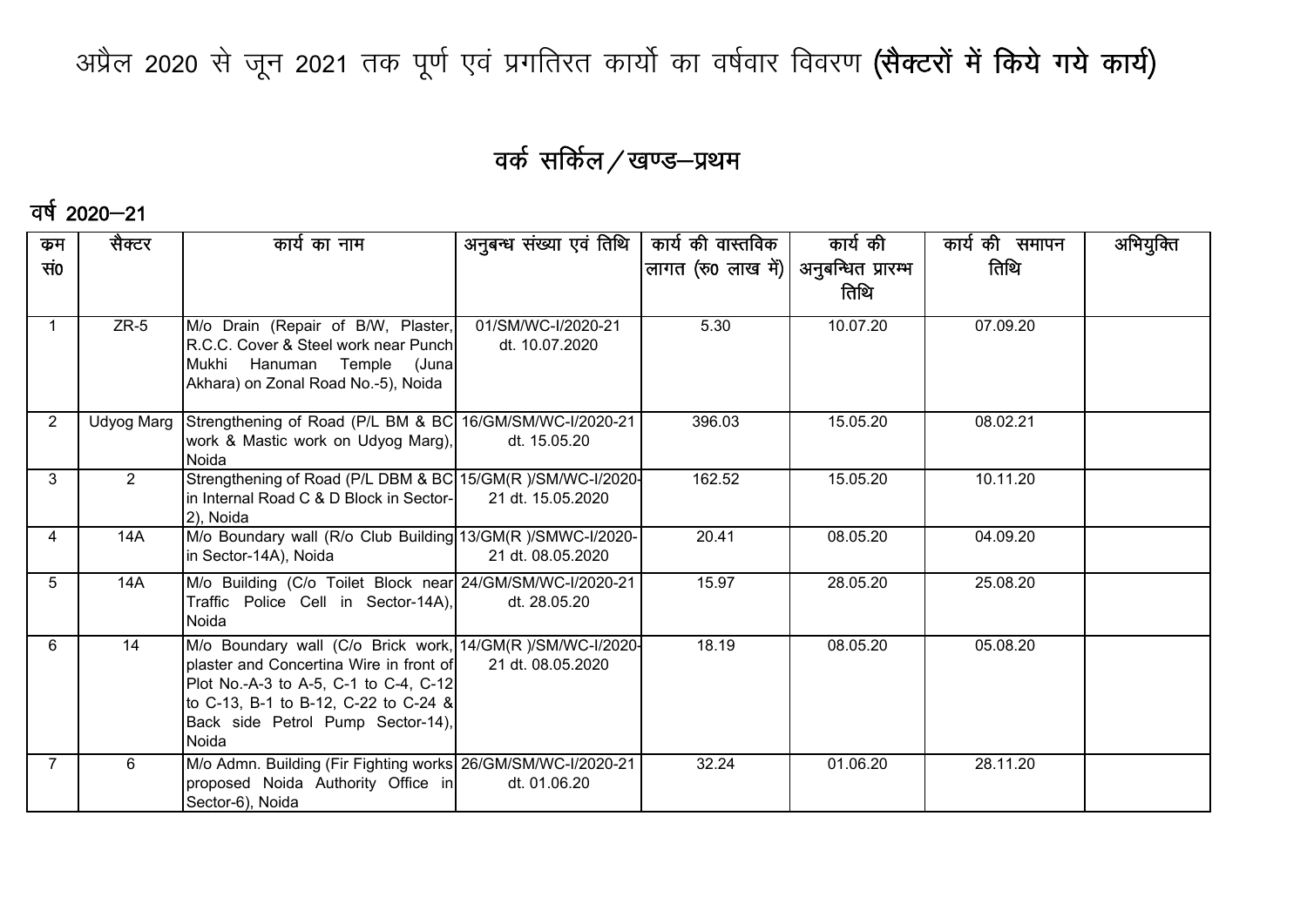| 8               | 56              | M/o Drain (R/o Drain, P/L Interlocking 41/GM/SM/WC-I/2020-21<br>Tile and Re-fixing of Tile from Electric<br>Substation to Laxmi Narayan Temple<br>in Sector-56), Noida                                                                                         | dt. 22.06.20                            | 26.58  | 22.06.20 | 19.10.20 |  |
|-----------------|-----------------|----------------------------------------------------------------------------------------------------------------------------------------------------------------------------------------------------------------------------------------------------------------|-----------------------------------------|--------|----------|----------|--|
| 9               | 8               | Strengthening of Road (P/L BM and 29/GM(R )/SM/WC-I/2020-<br>BC work in Internal Road Sector-8),<br>Noida Part-II (Block-E & F)                                                                                                                                | 21 dt. 01.06.2020                       | 111.23 | 01.06.20 | 27.11.20 |  |
| 10              | $\mathbf{3}$    | Strengthening of Road (P/L BM and 28/GM(R )/SM/WC-I/2020-<br>BC in Internal Road Sector-3), Noida                                                                                                                                                              | 21 dt. 01.06.2020                       | 104.24 | 01.06.20 | 28.09.20 |  |
| 11              | $\overline{9}$  | Strengthening of Road (P/L DBM & BC 52/GM/SM/WC-I/2020-21<br>work 18mtr. Wide Road in A,B,C,D,E<br>F-Block on Internal Road in<br>and<br>Sector-9), Noida                                                                                                      | dt. 29.06.20                            | 171.06 | 29.06.20 | 25.03.21 |  |
| $\overline{12}$ | 14              | M/o Drain (C/o B/W, Plaster, Drain 58/GM/SM/WC-I/2020-21<br>Cover, RCC Pipe, Culverts in front of A-<br>3 to A-5, B-1 to B-12, C-1 to C-4, C-33<br>to C-48, B-110 to B-124 & C-21 to C-<br>24 & Rain water harvesting in<br>Community Centre Sector-14), Noida | dt. 15.07.20                            | 87.02  | 15.07.20 | 10.01.21 |  |
| 13              | 14A             | M/o Building (Renovation of House No. 57/GM(R)/SM/WC-I/2020-<br>26 in sector-14A), Noida                                                                                                                                                                       | 21 dt. 07.07.2020                       | 28.87  | 07.07.20 | 02.01.21 |  |
| 14              | 56              | M/o Drain (Strengthening of Drain, 76/GM/SM/WC-I/2020-21<br>Culvert and P/L Interlocking Tiles in A-<br>Block Sector-56), Noida                                                                                                                                | dt. 17.08.2020                          | 37.25  | 17.08.20 | 14.12.20 |  |
| 15              | 9               | M/o Drain (Repair of Drain, Brick work, 77/GM/SM/WC-I/2020-21<br>Plaster and Re-fixing of Tiles from A &<br>B-Block in Sector-9), Noida                                                                                                                        | dt. 19.08.20                            | 49.48  | 19.08.20 | 16.12.20 |  |
| 16              | $5\phantom{.0}$ | Strengthening of Road (P/L BM & BC 82/GM/SM/WC-I/2020-21<br>in Internal Road in Sector-5), Noida                                                                                                                                                               | dt. 25.08.20                            | 106.80 | 25.08.20 | 21.05.21 |  |
| $\overline{17}$ | $\overline{7}$  | M/o Drain (P/F Interlocking Tiles,<br>Repair of B/W, Plaster in C & D-Block<br>in Sector-7), Noida                                                                                                                                                             | 149/GM/SM/WC-I/2020-<br>21 dt. 24.09.20 | 59.01  | 24.09.20 | 21.01.21 |  |
| $\overline{18}$ | $Z.R.-8$        | Strengthening of Road (P/L BM & BC<br>work & Mastic work on Zonal Road No.<br>8 from Delhi/U.P. Bordar to M.P.-1<br>Road), Noida                                                                                                                               | 164/GM/SM/WC-I/2020-<br>21 dt. 05.10.20 | 169.74 | 05.10.20 | 02.04.21 |  |
| 19              | 56              | M/o Road (C/o CC Pavement and 188/GM/SM/WC-I/2020-<br>Repair of Drain, Culvert in G-Block<br>Sector-56), Noida                                                                                                                                                 | 21 dt. 01.12.20                         | 58.69  | 01.12.20 | 28.02.21 |  |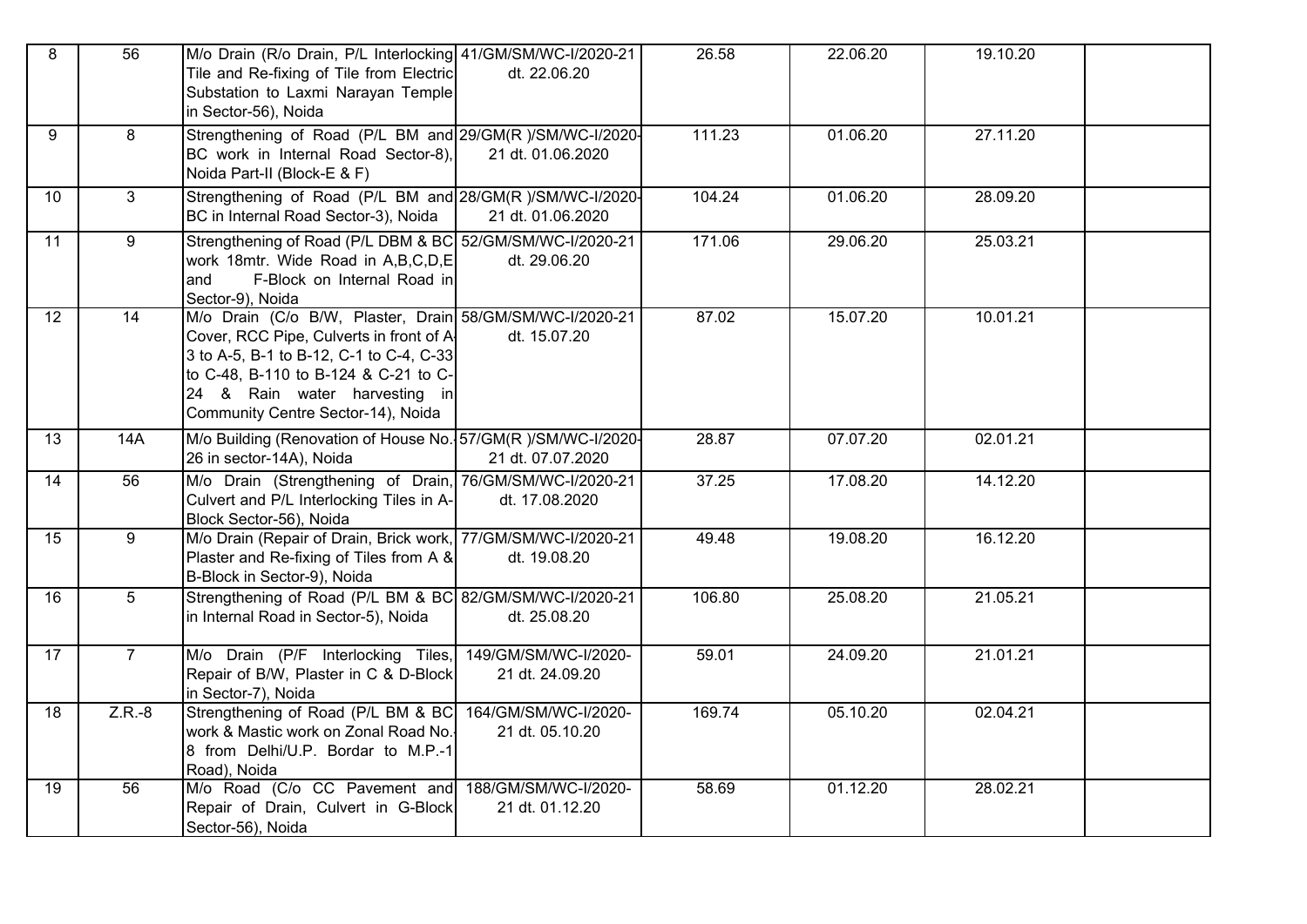| 20 | Expresway | Strengthening & Widening of Road 201/GM/SM/WC-I/2020-<br>(P/L DBM & BC, C/o Central Verge,<br>Footpath on Film City Flyover to<br>Mahamaya Flyover Connecting Noida<br>to Greater Noida Expressway), Noida | 21 dt. 30.12.20                         | 482.83  | 30.12.20 | 29.12.21 |  |
|----|-----------|------------------------------------------------------------------------------------------------------------------------------------------------------------------------------------------------------------|-----------------------------------------|---------|----------|----------|--|
| 21 | 14        | M/o Road (R/o Interlocking Tile, CC,<br>B/W, Plaster on Internal Road Sector-<br>14), Noida                                                                                                                | 204/GM/SM/WC-I/2020-<br>21 dt. 06.01.21 | 39.44   | 06.01.21 | 04.07.21 |  |
| 22 | 55        | M/o Road (C/o CC Pavement and 211/GM/SM/WC-I/2020-<br>Repair of Drain, Culvert in C-Block<br>Sector-55), Noida                                                                                             | 21 dt. 21.01.21                         | 75.44   | 21.01.20 | 20.05.21 |  |
| 23 | 6 & 7     | M/o Drain (Repair of Drain, Brick<br>Work, Plaster, Interlocking Tile in<br>between Sector-6 & 7 Road), Noida                                                                                              | 209/GM/SM/WC-I/2020-<br>21 dt. 20.01.21 | 61.08   | 20.01.20 | 18.07.21 |  |
| 24 | 15A       | Strengthening of Road (P/L DBM & BC)<br>in SDF Colony Sector-15A), Noida                                                                                                                                   | 216/GM/SM/WC-I/2020-<br>21 dt. 05.02.21 | 74.75   | 05.02.21 | 03.08.21 |  |
| 25 | 6         | Strengthening of Road (P/L BM & BC)<br>Work in Internal Road in Sector-6),<br><b>Noida</b>                                                                                                                 | 236/GM/SM/WC-I/2020-<br>21 dt. 08.03.21 | 195.70  | 19.03.21 | 14.09.21 |  |
| 26 | 9         | Strengthening of Road (P/L DBM & BC<br>Work in Road G,H and I-Block Sector-<br>9), Noida                                                                                                                   | 242/GM/SM/WC-I/2020-<br>21 dt. 19.03.21 | 127.68  | 19.03.21 | 14.09.21 |  |
| 27 | 14A & 15A | M/o Building (C/o Gowshala and 240/GM/SM/WC-I/2020-<br>Nandishala near Shani Mandir in front<br>of Sector-14A and Sector-15A), Noida                                                                       | 21 dt. 19.03.21                         | 607.96  | 19.03.21 | 14.10.21 |  |
|    |           |                                                                                                                                                                                                            | कुल योग                                 | 3325.51 |          |          |  |

## वर्ष 2021–22

| क्र. | सक्टर       | कार्य का नाम                                             | ' अनुबन्ध संख्या एवं तिथि | कार्य की वास्तविक                      | कार्य की | कार्य की<br>समापन | अभियुक्ति |
|------|-------------|----------------------------------------------------------|---------------------------|----------------------------------------|----------|-------------------|-----------|
| सं0  |             |                                                          |                           | लागत (रु0 लाख में)  अनुबन्धित प्रारम्भ |          | तिथि              |           |
|      |             |                                                          |                           |                                        | तिथि     |                   |           |
|      |             |                                                          |                           |                                        |          |                   |           |
|      | M.P.-1 Road | Strengthening of Road (P/L DBM & BC 11/CGM/SM/WC-I/2021- |                           | 717.91                                 | 20.04.21 | 19.04.22          |           |
|      |             | M.P.-1 Road from Underpass<br>lon.                       | 22 dt. 20.04.21           |                                        |          |                   |           |
|      |             | Sector-19 to Sector-55,56,12-22 T-                       |                           |                                        |          |                   |           |
|      |             | Point), Noida                                            |                           |                                        |          |                   |           |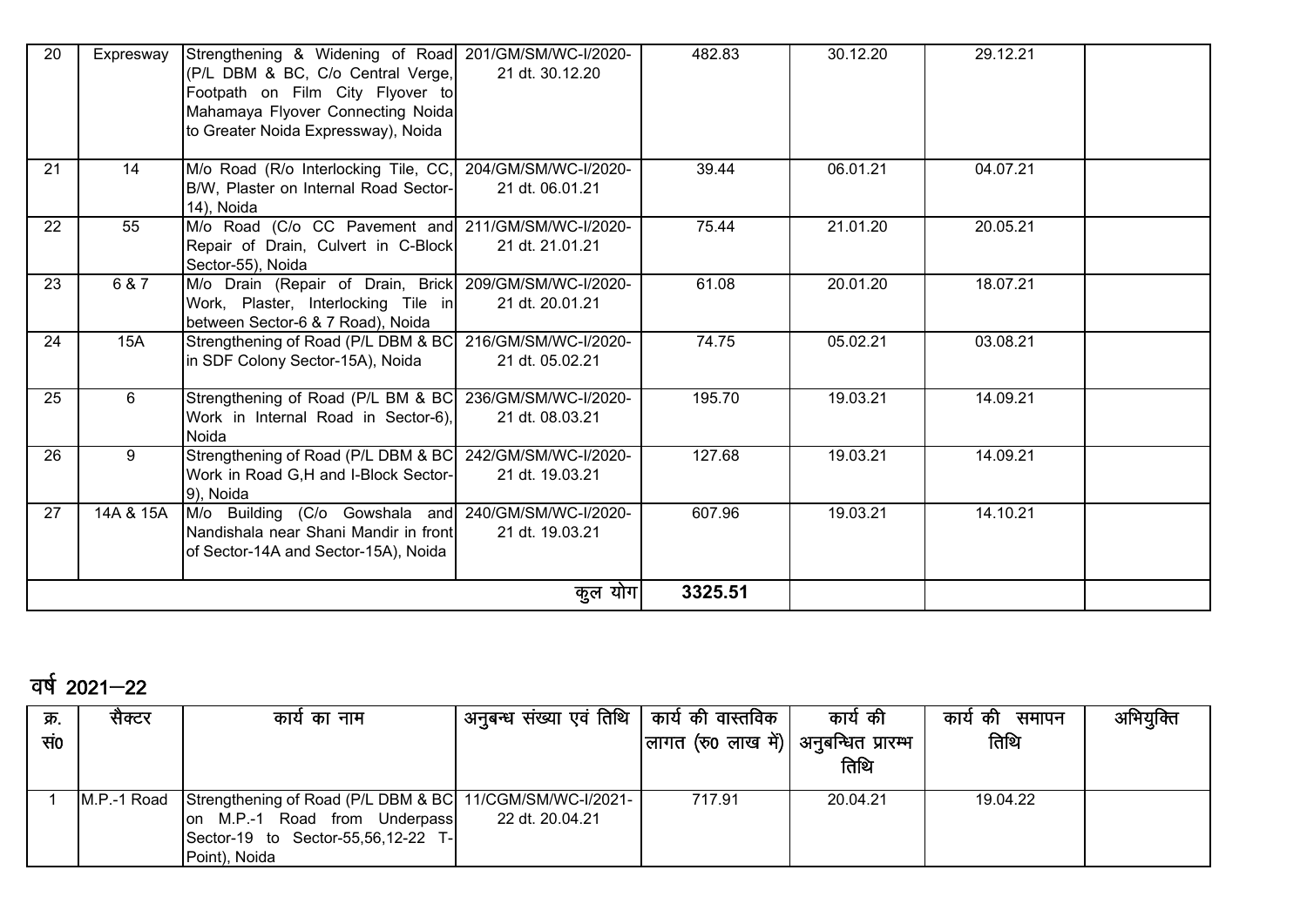| $\overline{2}$  | $\overline{2}$ | M/o Drain (Repair of Drain, P/L 08/CGM/SM/WC-I/2021-<br>Interlocking Tile at Site Berms from A- 22 dt. 15.04.21<br>1 to A-82 on Udyog Marg Sector-2),<br>Noida                                  | 19.10   | 15.04.21 | 12.08.21 |  |
|-----------------|----------------|-------------------------------------------------------------------------------------------------------------------------------------------------------------------------------------------------|---------|----------|----------|--|
| 3               | 55             | M/o Drain (Repair of Drain & P/F 16/CGM/SM/WC-I/2021-<br>Precast Cover in front Community 22 dt. 04.05.21<br>Centre SBI Bank & Along Road of C-<br>Block Sector-55), Noida                      | 11.71   | 04.05.21 | 01.08.21 |  |
| 4               | 4 & 9          | M/o Drain (C/o Drain along between 35/CGM/SM/WC-I/2021-<br>22 dt. 02.06.21<br>Road Sector-4 & 9), Noida                                                                                         | 35.85   | 02.06.21 | 28.11.21 |  |
| 5               | 55             | M/o Drain (Strengthening of Drain and 38/CGM/SM/WC-I/2021-<br>P/L Interlocking Paver Block on Patries 22 dt. 07.06.21<br>and Near Green Belt in D-Block Sector-<br>55), Noida                   | 95.40   | 07.06.21 | 03.03.22 |  |
| 6               | $2^{\circ}$    | M/o Drain (Strengthening of Drain, 39/CGM/SM/WC-I/2021-<br>Culvert & Re fixing of Tile in A,B,C & D. 22 dt. 07.06.21<br>Block Sector-2), Noida                                                  | 257.38  | 07.06.21 | 01.02.22 |  |
| $\overline{7}$  | 15             | Work<br>(D/o 62/CGM/SM/WC-I/2021-<br>Maintenance<br>Other<br>Community Facilities & Plots in front of 22 dt. 15.06.21<br>Alka Cinema Sector-15), Noida                                          | 62.79   | 15.06.21 | 11.12.21 |  |
| 8               | 11             | M/o Road (P/F Interlocking Tiles, B/W, 59/CGM/SM/WC-I/2021-<br>C.C., Plaster, SFRC Cover in 22 dt. 14.06.21<br>Dhawalgiri Apartment in Sector-11),<br>Noida                                     | 32.31   | 14.06.21 | 11.10.21 |  |
| 9               | 11             | Strengthening of Road (P/L BM & BC 58/CGM/SM/WC-I/2021-<br>work on Internal Roads in Industrial 22 dt. 14.06.21<br>Area Sector-11), Noida                                                       | 112.78  | 14.06.21 | 10.12.21 |  |
| 10 <sup>°</sup> | 9              | Work<br>(C/o 60/CGM/SM/WC-I/2021-<br>Maintenance<br>Other<br>Boundary wall Vacant Plot No. H-28, 22 dt. 14.06.21<br>40 & G-53 and 69 in Sector-9), Noida                                        | 16.34   | 14.06.21 | 11.09.21 |  |
| 11              | 11             | Strengthening of Road (P/L BM & BC 66/CGM/SM/WC-I/2021-<br>work on Internal Roads in different 22 dt. 17.06.21<br>Block in Residential Area and<br>Dhawalgiri Apartment in Sector-11),<br>Noida | 113.12  | 17.06.21 | 13.12.21 |  |
|                 |                | कुल योग।                                                                                                                                                                                        | 1474.69 |          |          |  |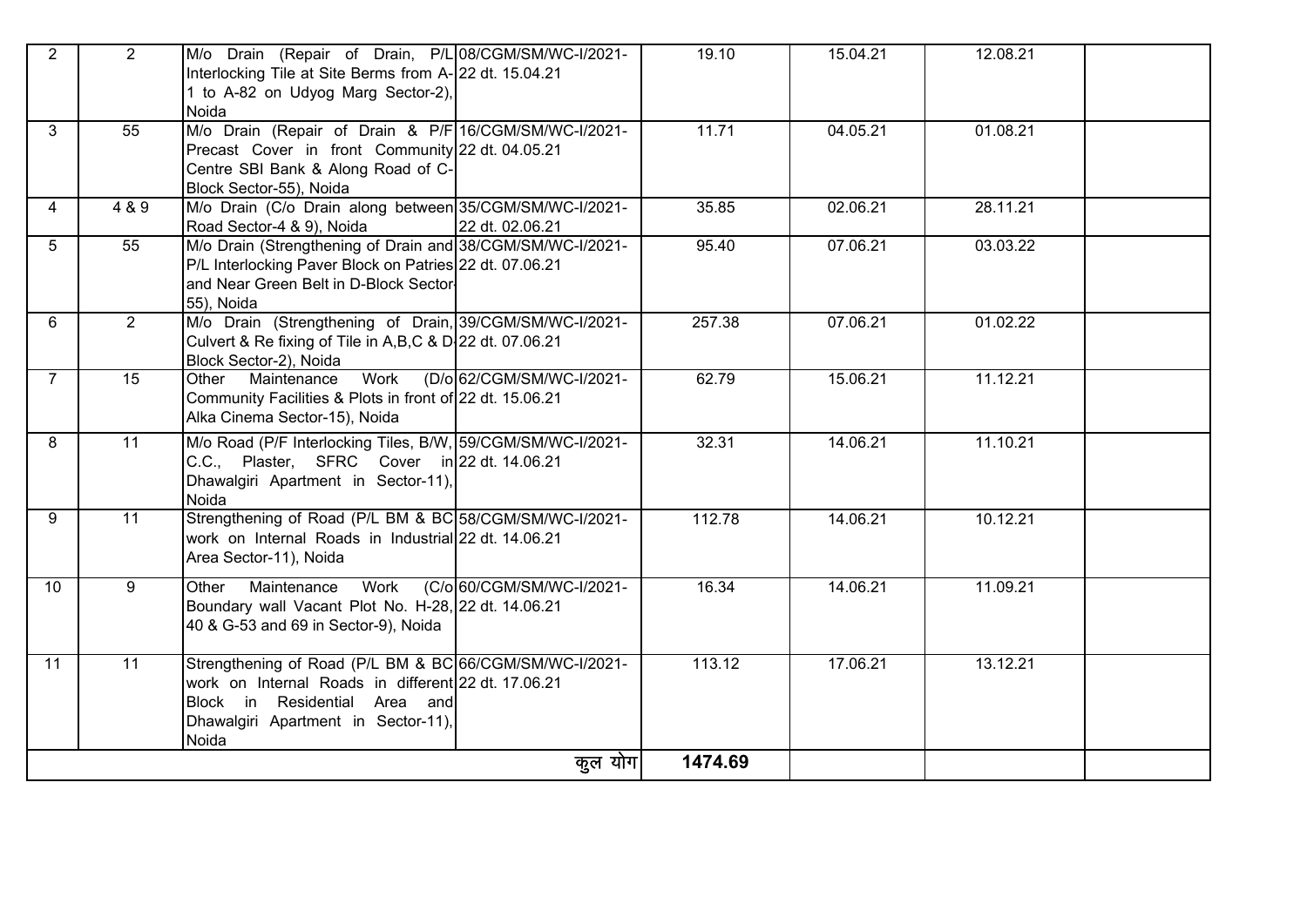# अप्रैल 2020 से जून 2021 तक पूर्ण / प्रगतिरत कार्यो का वर्षवार विवरण (ग्राम विकास कार्य)

## वर्क सर्किल / खण्ड-प्रथम

वर्ष 2020—21

| कम  | ग्राम  | कार्य का नाम                                                                                                                                                                          | अनुबन्ध संख्या एवं तिथि   कार्य की वास्तविक |                                      | कार्य की | कार्य की वास्तविक | अभियुक्ति |
|-----|--------|---------------------------------------------------------------------------------------------------------------------------------------------------------------------------------------|---------------------------------------------|--------------------------------------|----------|-------------------|-----------|
| सं0 |        |                                                                                                                                                                                       |                                             | लागत (रु0 लाख में) अनुबन्धित समापन ' |          | समापन तिथि        |           |
|     |        |                                                                                                                                                                                       |                                             |                                      | तिथि     |                   |           |
|     | Harola | D/o Village (P/L CC Pavement near 236/CGM/SM/WC-I/2020-<br>School, Nahar Chowk,<br>Primary<br>Balwant Chowk near Mahool Gas<br>agency and Generator Market Village-<br>Harola), Noida | 21 dt. 08.03.21                             | 144.65                               | 08.03.21 | 03.09.21          |           |
|     |        |                                                                                                                                                                                       | 144.65<br>कुल योग                           |                                      |          |                   |           |

### वर्ष 2021–22

| कम  | ग्राम    | कार्य का नाम                                                  | अनुबन्ध संख्या एवं तिथि | कार्य की वास्तविक                  | कार्य की | कार्य की वास्तविक | अभियुक्ति |
|-----|----------|---------------------------------------------------------------|-------------------------|------------------------------------|----------|-------------------|-----------|
| सं0 |          |                                                               |                         | लागत (रु0 लाख में) अनुबन्धित समापन |          | समापन तिथि        |           |
|     |          |                                                               |                         |                                    | तिथि     |                   |           |
|     | Nayabans | D/o Village (Repair of Plaster, Paint, 01/SM/WC-I/2021-22 dt. |                         | 9.68                               | 01.04.21 | 29.06.21          |           |
|     |          | Kota Stone and Other Misc. Work and                           | 01.04.21                |                                    |          |                   |           |
|     |          | Fencing Wire work in Community                                |                         |                                    |          |                   |           |
|     |          | Centre in Village-Nayabans Sector-                            |                         |                                    |          |                   |           |
|     |          | 15), Noida                                                    |                         |                                    |          |                   |           |
| 2   | Harola   | D/o Village (P/L CC Pavement, Steel 07/CGM/SM/WC-I/2021-      |                         | 26.51                              | 15.04.21 | 12.08.21          |           |
|     |          | work in Tulsi Market near<br>Jaal                             | 22 dt. 15.04.21         |                                    |          |                   |           |
|     |          | Chaupal Gali Prajapati Mohalla Kartar                         |                         |                                    |          |                   |           |
|     |          | Gali in Village-Harola), Noida                                |                         |                                    |          |                   |           |
| 3   | Harola   | D/o Village (Renovation of Community 28/CGM/SM/WC-I/2021-     |                         | 21.42                              | 28.05.21 | 21.02.22          |           |
|     |          | Centre in front and Hall Painting, Tile                       | 22 dt. 28.05.21         |                                    |          |                   |           |
|     |          | work in Village-Harola Sector-5), Noida                       |                         |                                    |          |                   |           |
|     |          |                                                               |                         |                                    |          |                   |           |